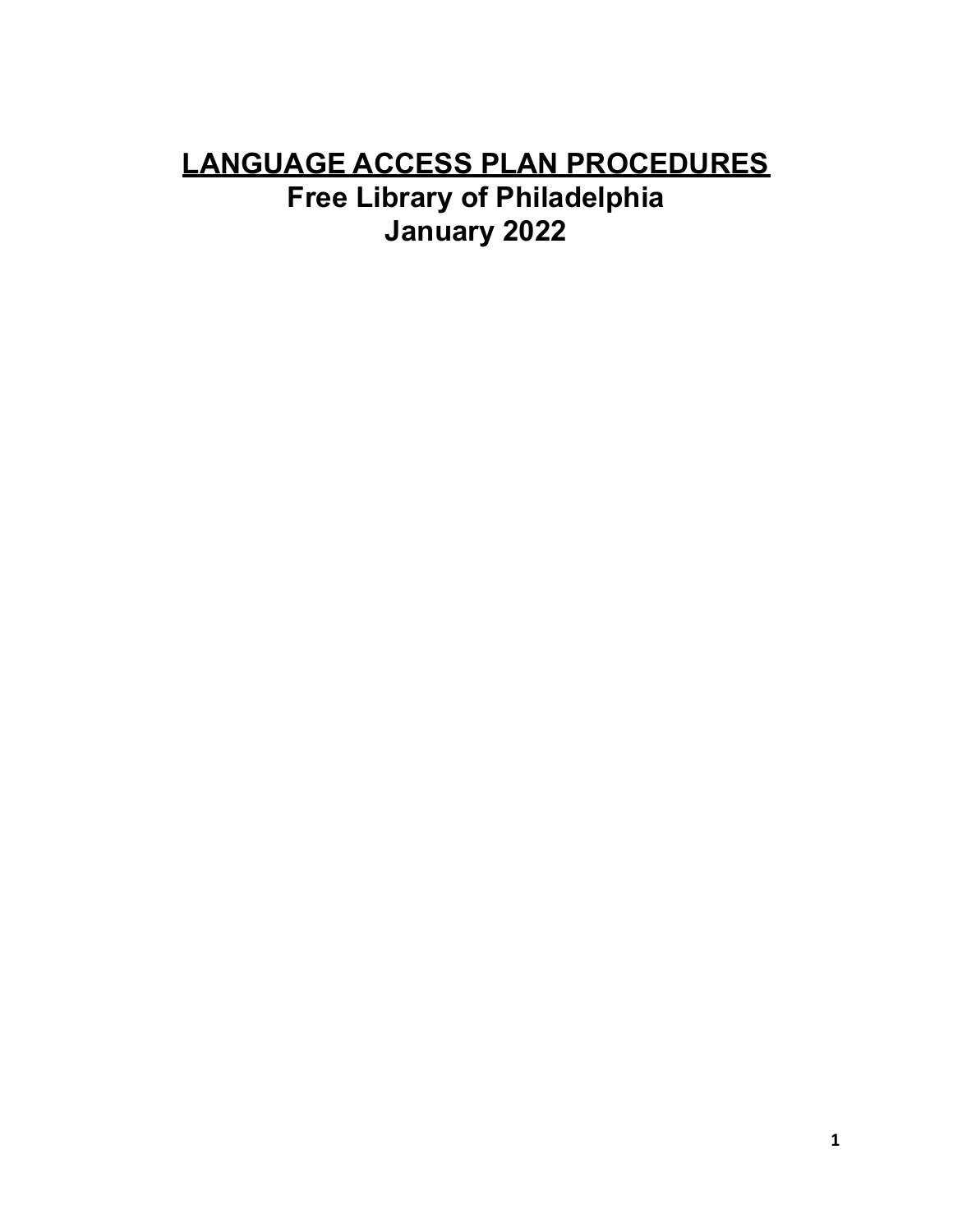#### **Table of Contents**

| 1. Purpose and Authority                                                                                                                                                                                                                                                                                        | 3        |
|-----------------------------------------------------------------------------------------------------------------------------------------------------------------------------------------------------------------------------------------------------------------------------------------------------------------|----------|
| 2. General Policy                                                                                                                                                                                                                                                                                               | 4        |
| 3. Language Access Coordinator                                                                                                                                                                                                                                                                                  | 5        |
| 4. Direct Contact with LEP Individuals                                                                                                                                                                                                                                                                          | 6        |
| 5. Language Access Services and Protocols<br>A. Interpretation<br>1.) Services Provided<br>2.) Protocols<br>3.) Procedures<br><b>B. Free Library Locations</b><br><b>C. Translation</b><br>1.) Services Provided<br>2.) Protocols<br>3.) Procedures<br><b>D. Staff Training</b><br><b>E. Multilingual Staff</b> | $6 - 10$ |
| 6. Notice of the Right to Language Access                                                                                                                                                                                                                                                                       | 10       |
| 7. Language Access Complaint Procedure                                                                                                                                                                                                                                                                          | 11       |
| 8. Data Collection                                                                                                                                                                                                                                                                                              | 12       |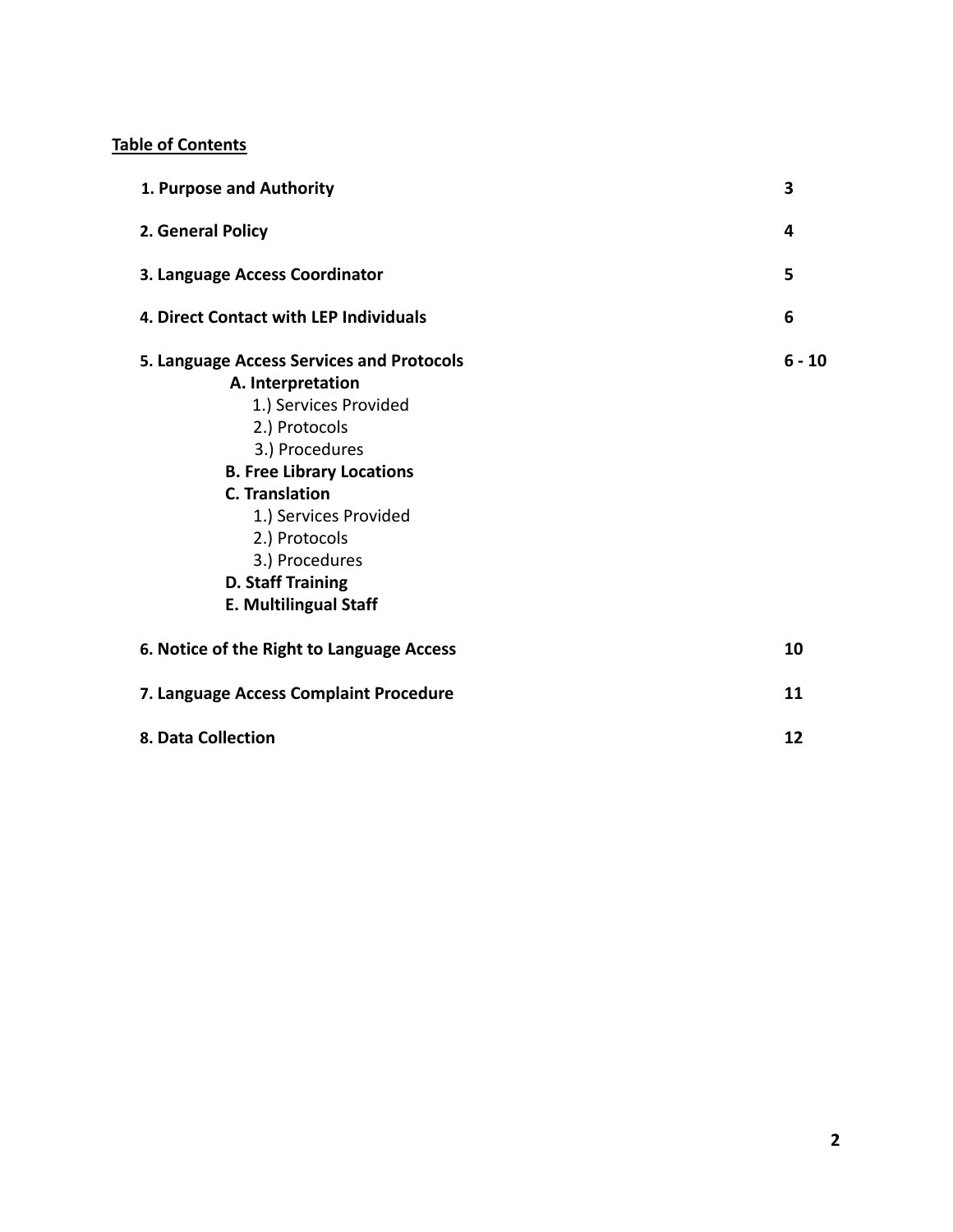# *Free Library of Philadelphia* **LANGUAGE ACCESS PLAN PURPOSE AND AUTHORITY**

- A. *In Cooperation with the Mayor's Office, the Free Library of Philadelphia is committed to compliance with Title VI of the Civil Rights Act of 1964, 2 C.S. § 561 et seq. (Act 172 of 2006), and the Philadelphia Home Rule Charter § 8-600 and § A-200, in ensuring meaningful access to City services and programs for individuals with limited English Proficiency (LEP).*
- B. *The purpose of this document is to establish an effective plan and protocol for The Free Library of Philadelphia personnel to follow when providing services to, or interacting with, individuals who have limited English proficiency (LEP). Following this plan and protocol is essential to the success of our mission to advance literacy, guide learning, inspire curiosity, and promote diversity and inclusion.*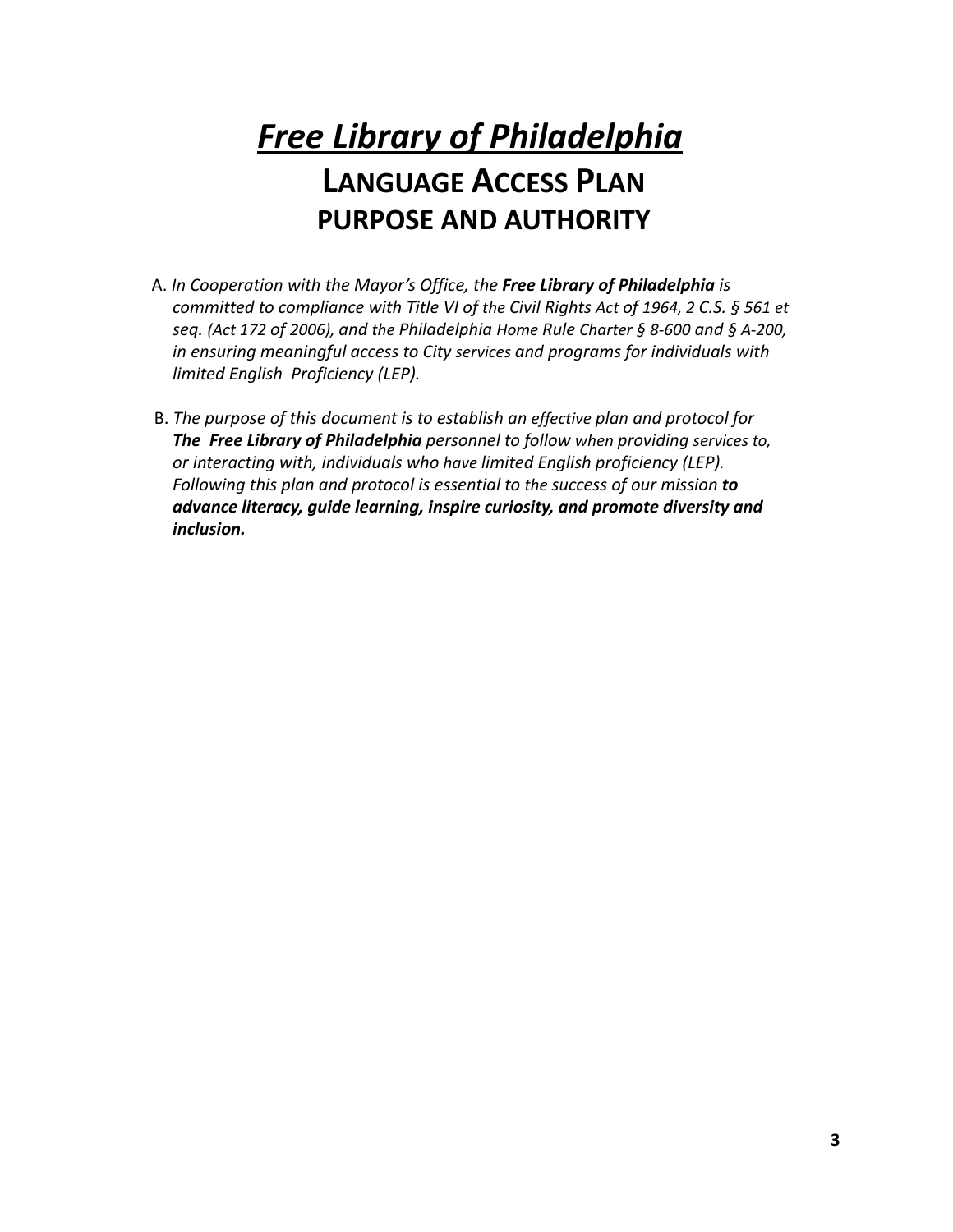# **GENERAL POLICY**

- **A.** *The Free Library of Philadelphia recognizes that the population eligible for services includes individuals who are Limited English Proficient (LEP). It is the policy of The Free Library to ensure meaningful access to LEP individuals. The Free Library of Philadelphia adopts the following policy to ensure that LEP individuals can gain equal access to The Free Library's services and communicate effectively. This Plan applies to all Free Library departments and neighborhood libraries.*
- **B.** *It is the City's policy to grant access to services or programs to every person, even when the person has a limited ability to speak, understand, read, or write English. The Free Library intends to take reasonable steps to provide LEP persons with meaningful access to services and programs. The Free Library seeks to reduce barriers by increasing its capacity to deliver services and benefits to people in their primary language.*
- **C.** *The Free Library bears the responsibility for providing appropriate services. Staff at the initial point of contact have the duty to identify language needs. The use of informal interpreters such as family, friends of the person seeking service, or other customers should be discouraged. Minor children are prohibited from acting as interpreters. No staff may suggest or require that an LEP customer provide an interpreter in order to receive services*
- **D.** *The preferred method of serving LEP persons is by: (1) Using competent bilingual staff able to provide services directly to the customer in his/her/their primary language without the need for an interpreter. (2) Available, trained, competent bilingual staff may be used for in-person or telephone interpreting to support other staff. (3) Staff should seek assistance from professional telephonic interpreters.*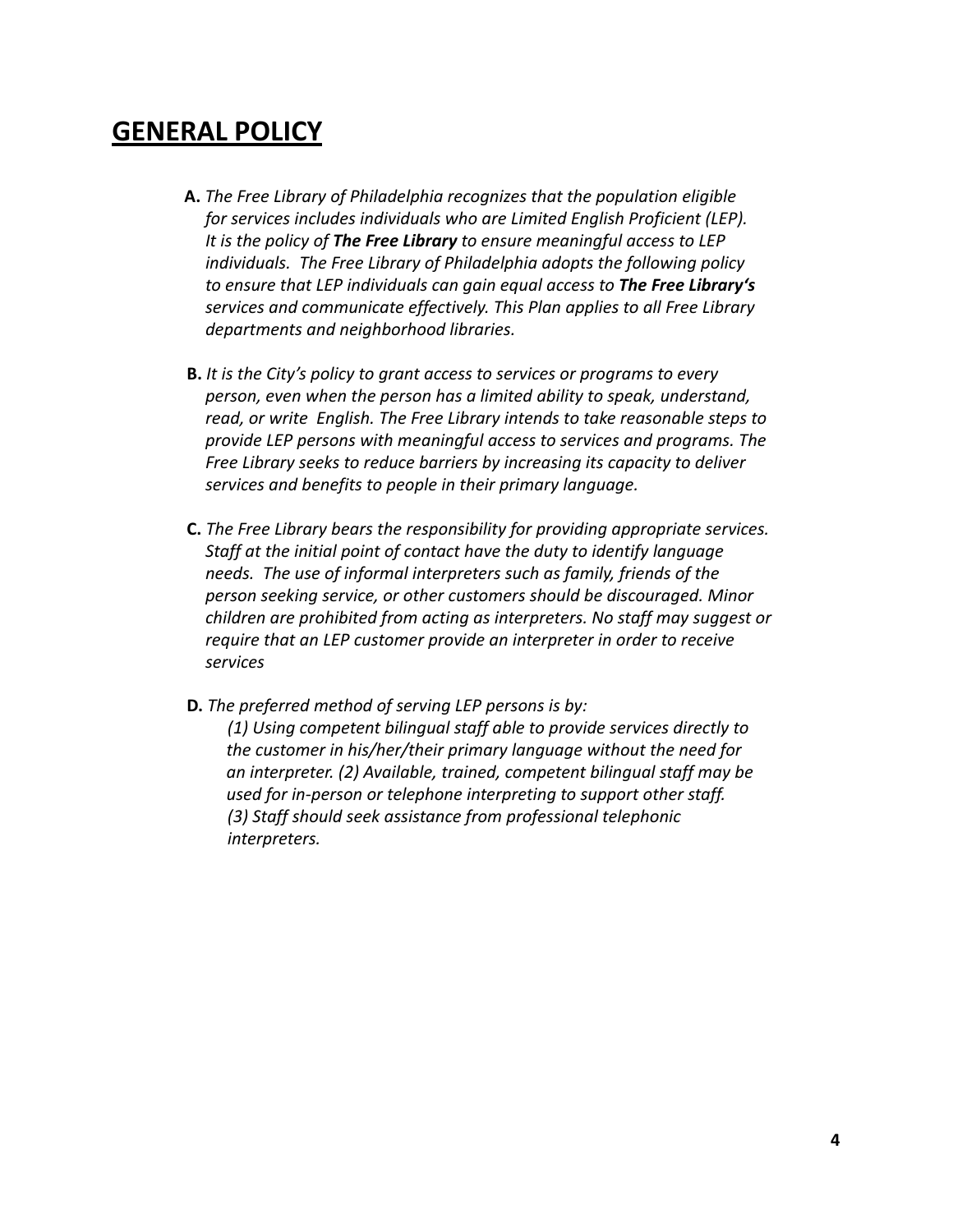# **LANGUAGE ACCESS COORDINATOR**

*Lindsay Southworth Senior Program Manager - Adult Education and Language Learning Free Library of Philadelphia Parkway Central Library 1901 Vine Street, 1M*

> *southworthl@freelibrary.org 215-686-8664*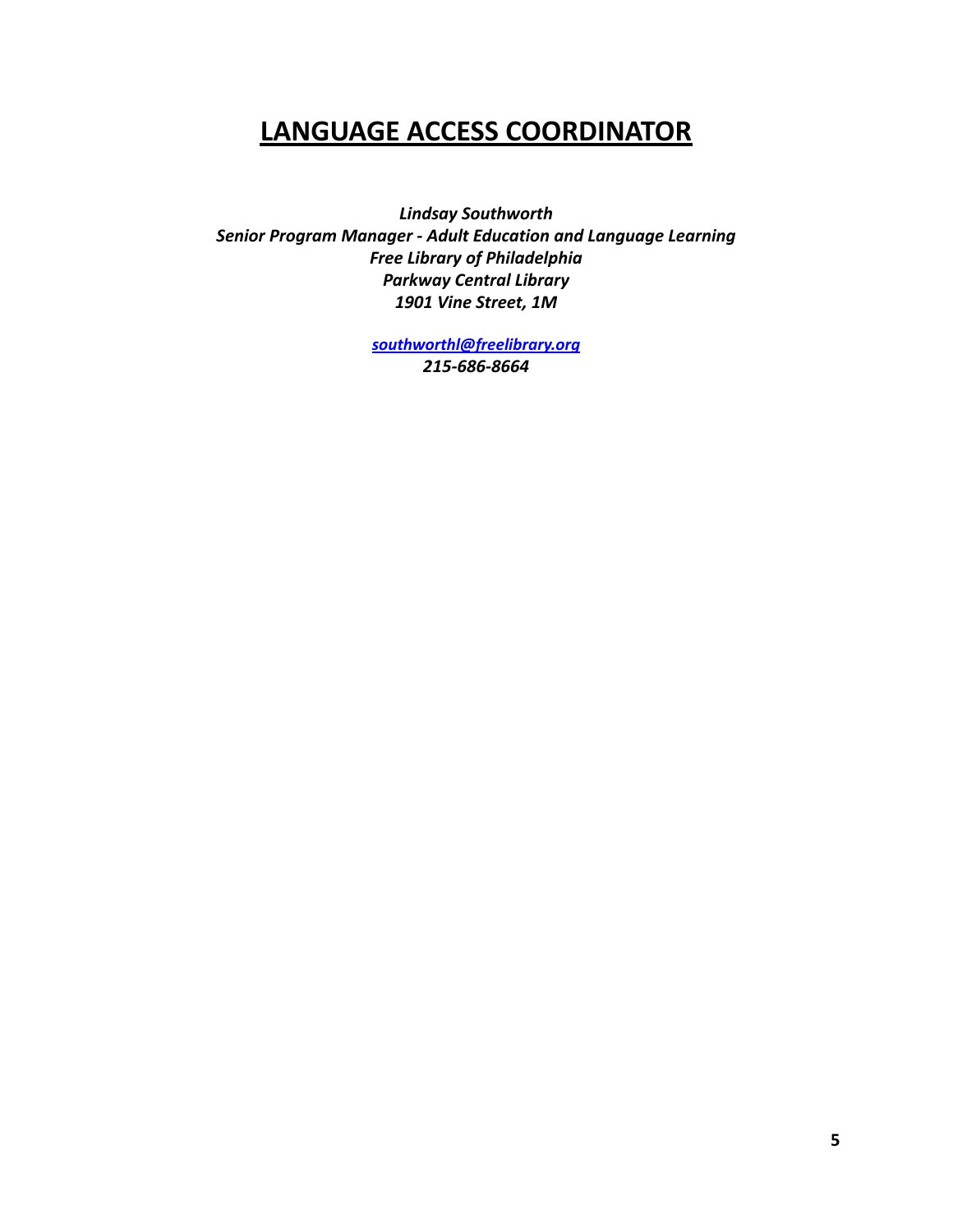# **DIRECT CONTACT WITH LEP INDIVIDUALS**

*The Free Library of Philadelphia has several points of contact with the public: LEP individuals visit neighborhood libraries, attend library programs, call the library and interact with library staff at community events throughout the city. In these instances, if there is no bilingual staff available to interpret, staff will use telephonic interpretation*

# **A) INTERPRETATION**

Interpretation is the immediate oral rendering of the source language into the target language.

#### **Services Provided**

• To ensure that the inability to communicate in English does not deprive the *public of rights and privileges, our department will provide an interpreter,* at no cost to the resident, for LEP individuals. Services offered include: *available, trained, competent bilingual staff and in-person telephonic interpretation.*

#### **Protocols**

- *● An individual approaches an employee and appears to be asking for help but has difficulty communicating what he or she needs, and/or when a request for an interpreter is made either orally, in writing, or by pointing to a language poster, the employee shall determine whether a bilingual staff member is available who speaks the language being requested. When bilingual staff is not available, the employee shall contact a telephone interpreter service(GLOBO) to provide interpreter services, the process to do so is outlined below:*
	- *○ Dial 267-318-XXXX*
	- *○ When prompted, enter the Location code for your library (the last 4 digits of your library's phone number) and follow the prompts.*
- *● If GLOBO is not able to provide interpretation services for the language requested, call United Language Group at 800-535-XXXX and follow the instructions given.*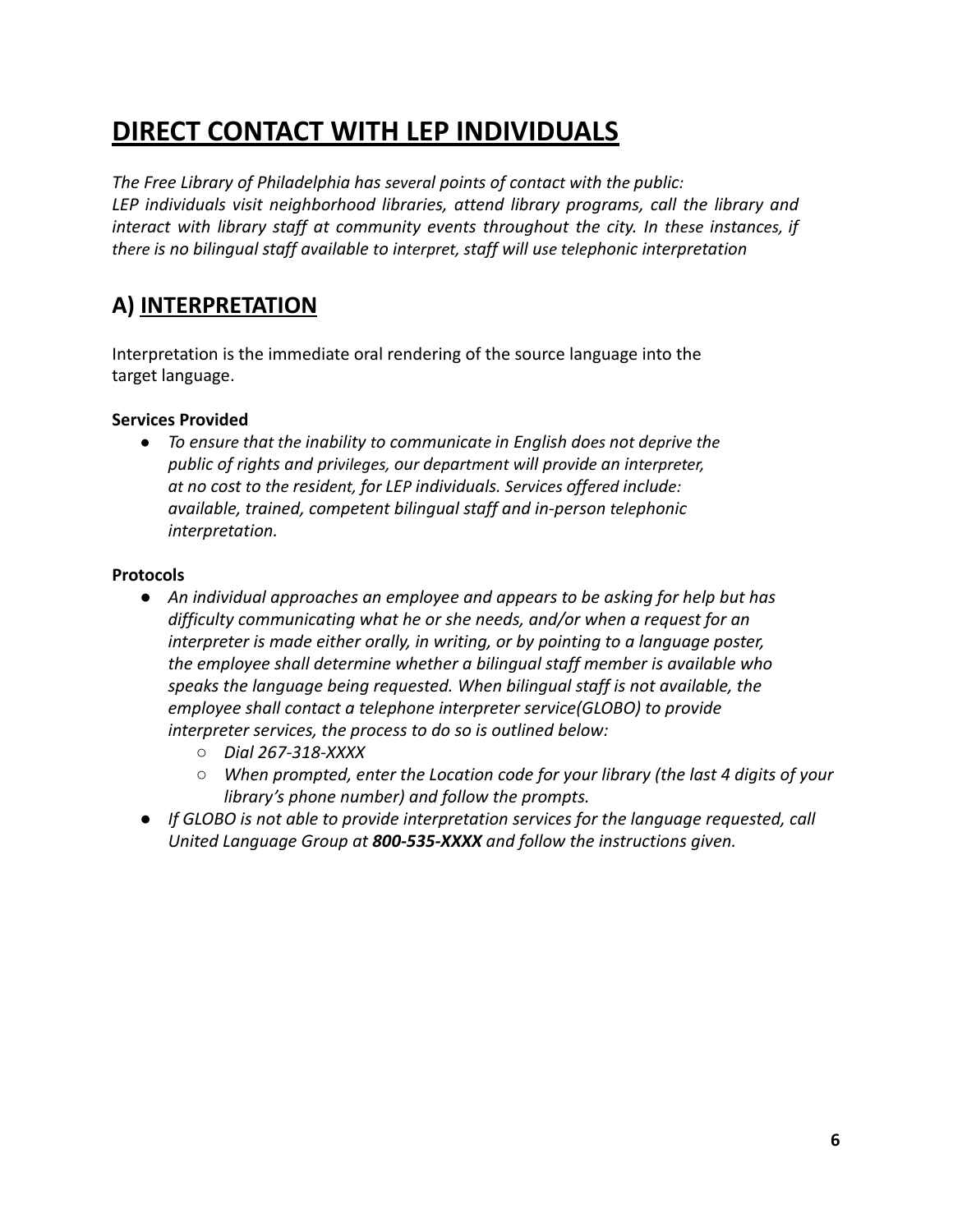# **B) FREE LIBRARY LOCATIONS**

| Andorra Library                                 | Independence Library                                      | <b>Queen Memorial Library</b>       |
|-------------------------------------------------|-----------------------------------------------------------|-------------------------------------|
| Blanche A. Nixon/<br><b>Cobbs Creek Library</b> | Joseph E. Coleman<br>Northwest Regional Library           | Ramonita G. de Rodriguez<br>Library |
| <b>Bushrod Library</b>                          | Katharine Drexel Library                                  | <b>Richmond Library</b>             |
| <b>Bustleton Library</b>                        | Kensington Library                                        | The Rosenbach                       |
| Cecil B. Moore Library                          | Kingsessing Library                                       | Roxborough Library                  |
| Charles L. Durham Library                       | Lawncrest Library                                         | South Philadelphia Library          |
| <b>Charles Santore Library</b>                  | Library of Accessible Media for<br>Pennsylvanians (LAMP)  | <b>Tacony Library</b>               |
| Chestnut Hill Library                           | Lillian Marrero Library                                   | Thomas F. Donatucci, Sr.<br>Library |
| David Cohen Ogontz Library                      | Logan Library                                             | Torresdale Library                  |
| Eastwick Library                                | Lovett Memorial Library                                   | <b>Wadsworth Library</b>            |
| Falls of Schuylkill Library                     | Lucien E. Blackwell West<br>Philadelphia Regional Library | <b>Walnut Street West</b>           |
| <b>Fishtown Community Library</b>               | McPherson Square Library                                  | Welsh Road Library                  |
| Fox Chase Library                               | Nicetown-Tioga Library                                    | West Oak Lane Library               |
| Frankford Library                               | Northeast Regional Library                                | Whitman Library                     |
| <b>Fumo Family Library</b>                      | Oak Lane Library                                          | <b>Widener Library</b>              |
| <b>Greater Olney Library</b>                    | <b>Overbrook Park Library</b>                             | Wynnefield Library                  |
| <b>Haddington Library</b>                       | Parkway Central Library                                   | <b>Wyoming Library</b>              |
| Haverford Library                               | Paschalville Library                                      |                                     |
| Holmesburg Library                              | Philadelphia City Institute                               |                                     |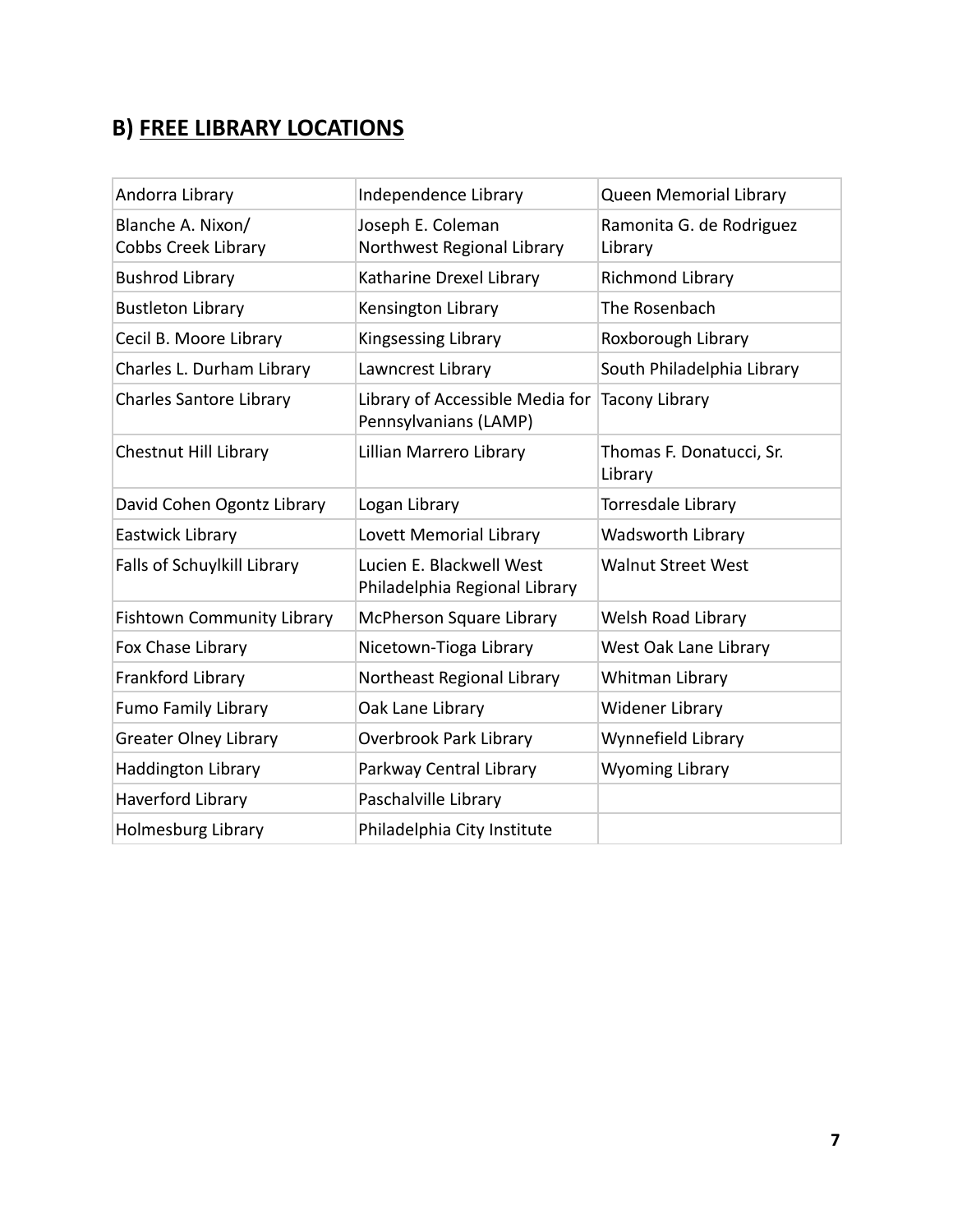### **C) TRANSLATION**

#### **Services Provided**

● To ensure that the inability to communicate in English does not deprive the public of rights and privileges, our department will continue to provide translations, at no cost, for LEP individuals.

#### **Protocols for Document Translation**

The following vital written documents have been translated: Arabic, Simplified Chinese, French, Spanish, Russian, and Vietnamese.

- *● [Library Card Application](https://catalog.freelibrary.org/MyResearch/register/mail)*
- *● [Reconsideration of Library Materials](https://libwww.freelibrary.org/about/material-selection/)*
- *● [Standards of Acceptable Behavior](https://libwww.freelibrary.org/about/standards-of-behavior/)*
- *● [Holiday Closing Signs](https://docs.google.com/document/d/1M_pcZLEFC74qtSWPWm-JucpOjajQV5CD/edit?usp=sharing&ouid=103693898566962663722&rtpof=true&sd=true)*
- *● [Unattended Children Signs](https://drive.google.com/file/d/1P67akBRxPheYCWmz_JNC5KVwB7mF9KK5/view?usp=sharing)*
- *● [We Speak Your Language poster](https://drive.google.com/file/d/1YZUaE2p_Wm-x27Z6Dk_MyST2xF3kcjJk/view?usp=sharing)*
- *● [Photo Release Forms](https://drive.google.com/drive/folders/1aKEtOeI62md3YZ6QYj_Vy1ufkqdsEE1G?usp=sharing)*
- *● Program flyers ([sample here](https://drive.google.com/file/d/1T1CXU_At_4LC_hFFKsJ8VA4SOopByUNq/view?usp=sharing))*

#### **Procedure for Submitting a document for translation:** Email your request to

[southworthl@freelibrary.org](mailto:southworthl@freelibrary.org). If you are submitting a design request and would also like translation, please note that translations can add three to four weeks to the graphic design process and are subject to the availability of funds for this service.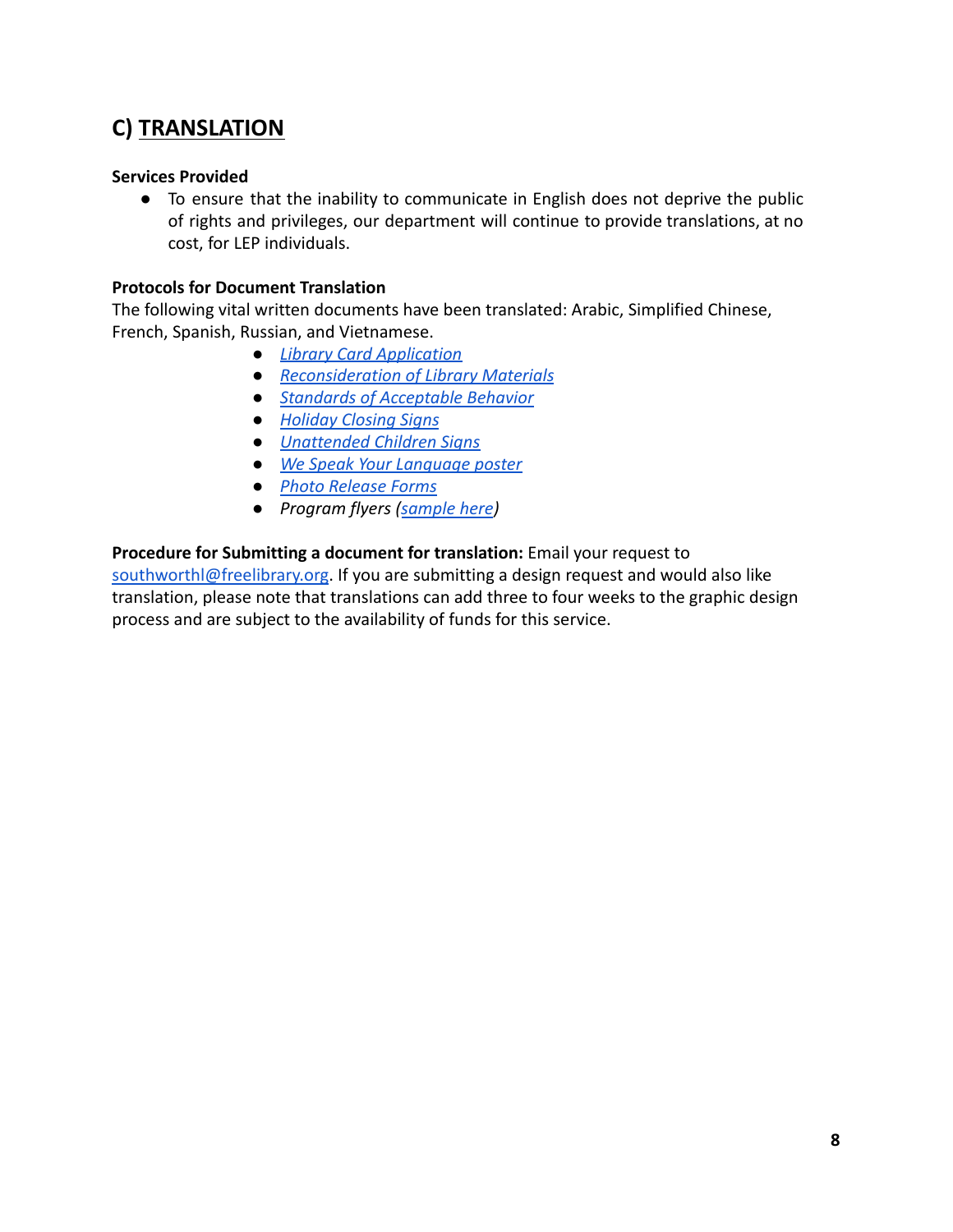## **D) STAFF TRAINING**

The Free Library's Language Access Plan & Protocol will be provided to all staff at the Free Library, posted on the intranet, and provided as a hard copy to all Free Library staff members at hiring so that all staff will be knowledgeable of Language Access Plan policies and procedures. In order to continue meaningful access to library information and services for LEP individuals, all public service staff will receive annual Language Access Plan training, or training upon employment, and then annually through the Free Library's Cluster Meetings.

Language Access Plan training will include information on the following topics:

- Legal obligation to provide language assistance;
- Language Access Plan and protocols;
- Identifying and responding appropriately to LEP individuals;
- Obtaining interpreters (over the phone);
- Using and working with interpreters (over the phone);
- Translating procedures;
- Using or not using multilingual staff as in-house interpreters and access to these staff members;
- Reporting data about Language Access.

New staff training will be provided on the Free Library's Language Access Plan to provide guidance on how to effectively communicate with LEP library users.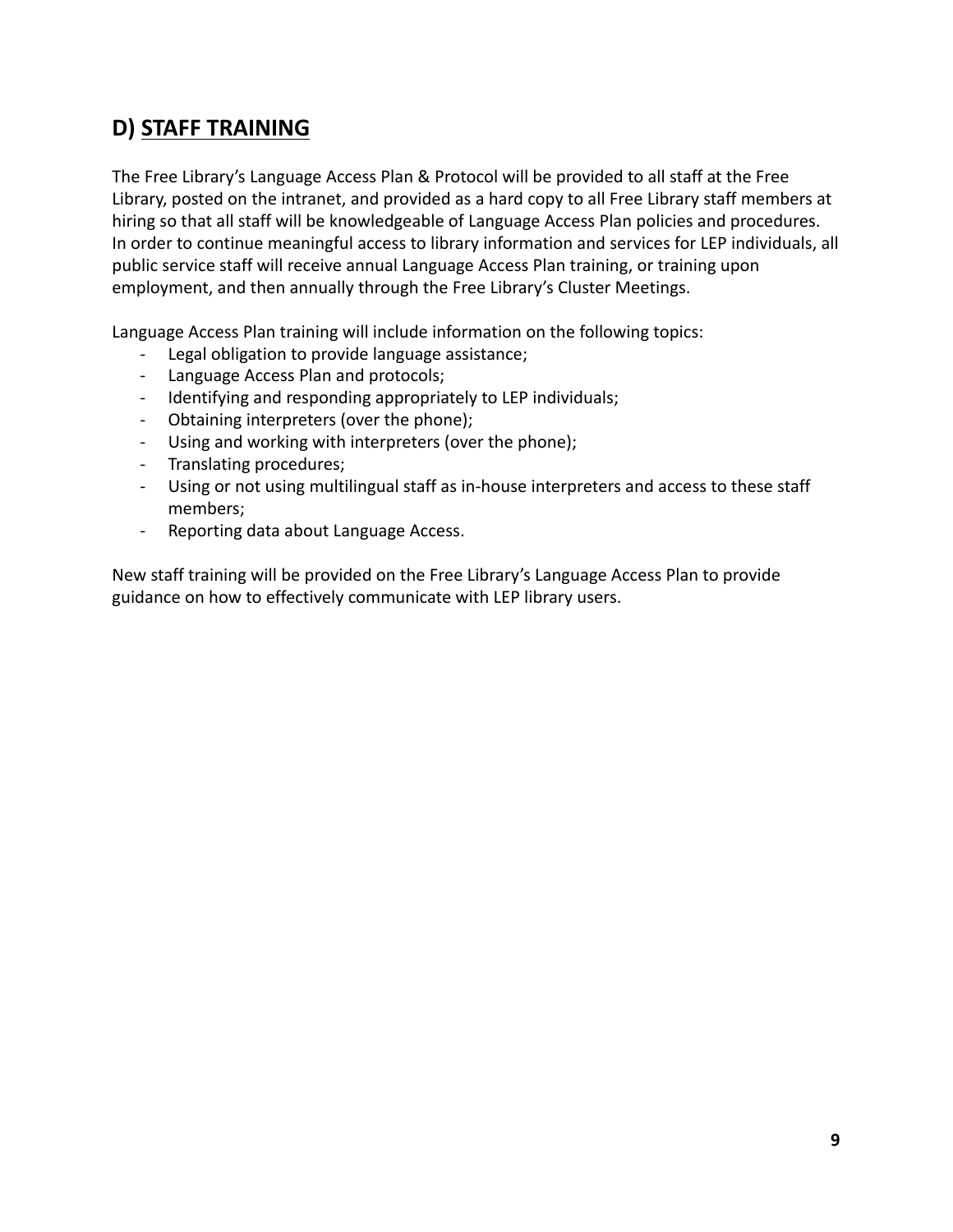## **E) BI/MULTILINGUAL STAFF**

#### **FREE LIBRARY STAFF - WORLD LANGUAGE SKILLS**

The list of identified staff that can deliver services directly in a language other than English or serve as interpreters for other employees can be found on Employee Intranet under Human Resources-- Staff Roster.

| <b>World Language</b>        | <b>Number of Staff</b> | <b>World Language</b> | <b>Number of Staff</b> |
|------------------------------|------------------------|-----------------------|------------------------|
| ASL (American Sign Language) | $\mathbf{1}$           | Italian               | 2                      |
| Arabic                       | 1                      | Japanese              | 1                      |
| Bengali                      | 1                      | Mandarin              | 4                      |
| Bosnian                      | 1                      | Portuguese            | 1                      |
| Cantonese                    | 2                      | Romanian              | 1                      |
| Croatian                     | 1                      | Russian               | 3                      |
| French                       | 5                      | Spanish               | 10                     |
| German                       | $\overline{2}$         | Serbian               | 1                      |
| Greek                        | 1                      | Tamil                 | 1                      |
| Hokkien                      | 1                      | Ukrainian             | 1                      |
| Hungarian                    | 1                      | Yiddish               | 2                      |

### **NOTICE OF THE RIGHT TO LANGUAGE ACCESS**

Posters notifying LEP individuals of their right to language access are displayed in areas of public contact at all 54 library locations across Philadelphia in the seven languages most prevalent in the City.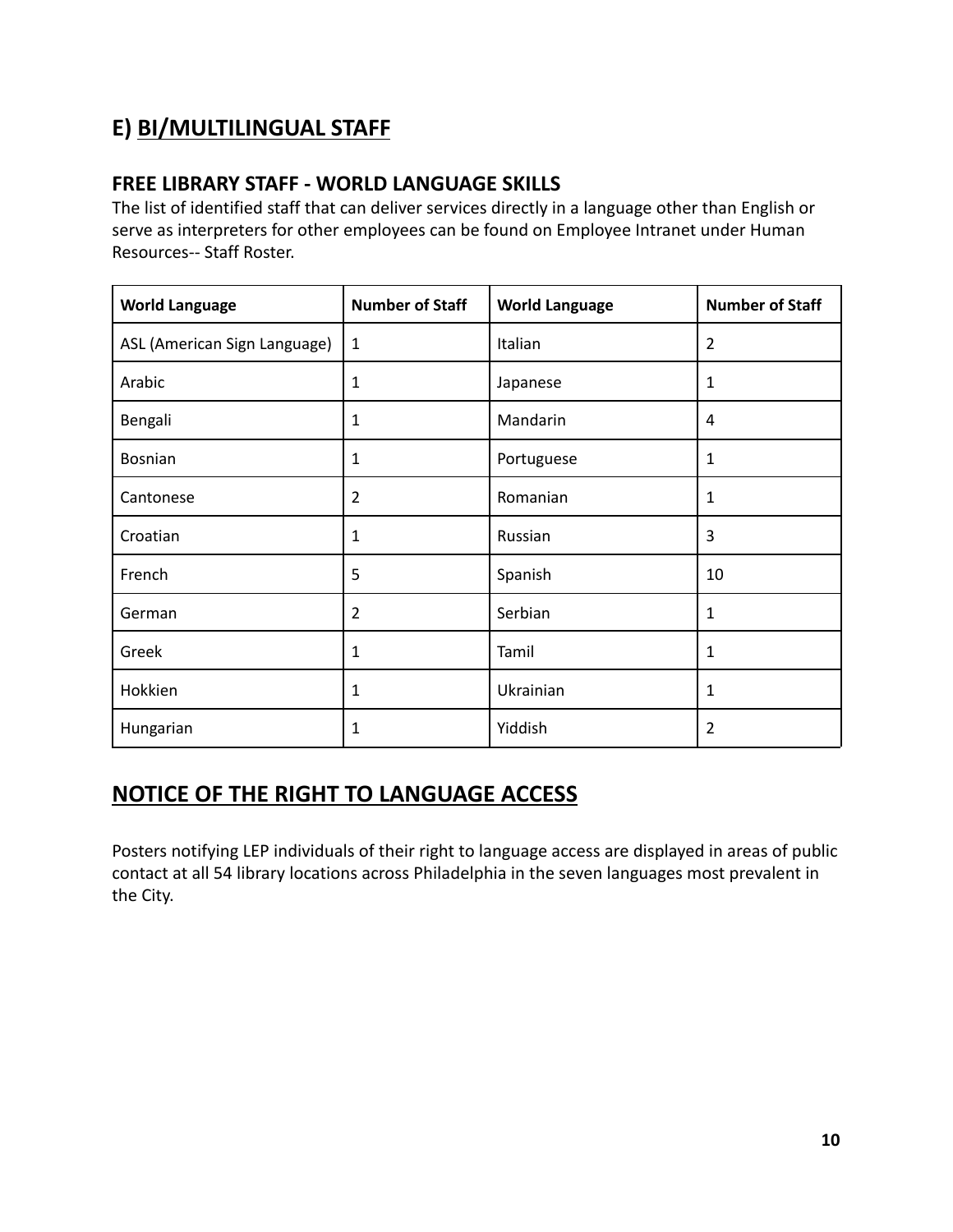### **LANGUAGE ACCESS COMPLAINT PROCEDURE**

You may file a formal Language Access grievance with the Office of Immigrant Affairs if you believe you have been wrongly denied the benefits of this Language Access Plan. You must file your complaint within 6 months of the alleged denial. To file a formal complaint, you must fill out a Language Access Grievance Form and submit the form in person, by mail, or email to:

Office of Immigrant Affairs Maria Giraldo-Gallo Language Access Program Manager 1401 JFK Blvd., Suite 1430 Philadelphia, PA 19102 Email: [Maria.Giraldo-Gallo@phila.gov](mailto:Maria.Giraldo-Gallo@phila.gov)

[The form is available on OIA's website.](https://www.phila.gov/programs/language-access-philly/language-access-grievance-form/)

Additionally, any person, regardless of immigration status, may submit a formal legal complaint through the Philadelphia Commission on Human Relations. To do so, please complete a Public Accommodations Discrimination Intake Form and submit it in person or by email to:

Philadelphia Commission on Human Relations The Curtis Center 601 Walnut Street, Suite 300 Philadelphia, PA 19106 To access the form and for more information, please visit [www.phila.gov/humanrelations](http://www.phila.gov/humanrelations)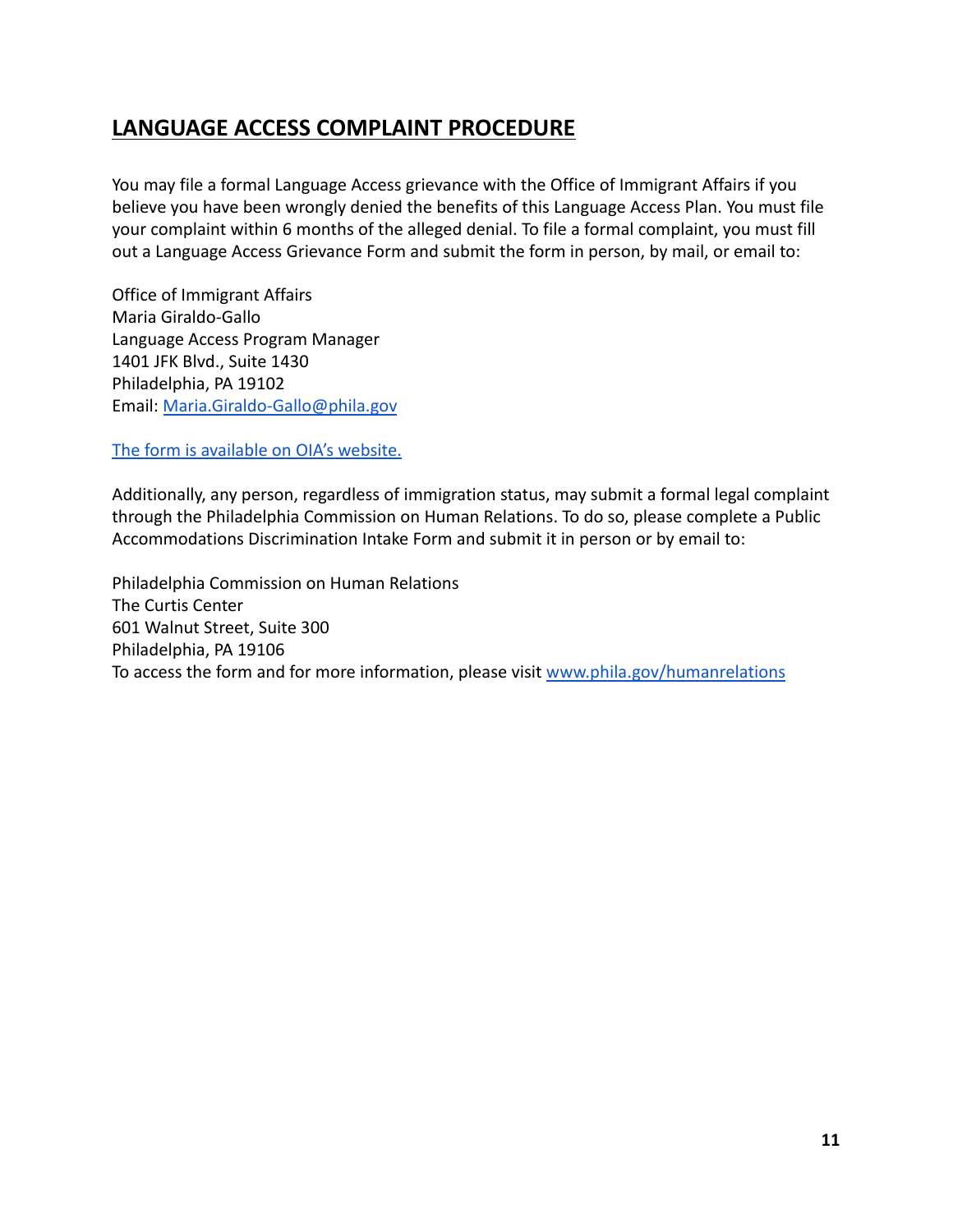### **DATA COLLECTION AND ANNUAL REPORT**

*The following information will be required to be monitored and collected by departments and will be collected via annual reports by the Office of Immigrant Affairs:*

- *a. Number of hours staff spend providing services in languages other than English.*
- *b. Number of minutes of over-the-phone interpretation.*
- *c. Number of Documents Translated*
- *d. Language Services Expenditures*
- *e. Number of bilingual staff*
- *f. Number of staff trained in Language Access/Cultural Competency*

*When staff members provide interpretation, we will need to collect the following data: name (staff), library, language, and approximate hours per month spent providing services in this language. You may utilize the table below for tracking purposes.*

| LIBRARY | NAME (staff) | LANGUAGE | HOURS (per month) |
|---------|--------------|----------|-------------------|
|         |              |          |                   |
|         |              |          |                   |

*When the library provides programs in languages other than English, we will need to collect the following data: library, name of program, language provided, program description*

| <b>LIBRARY</b> | <b>NAME OF PROGRAM</b> | LANGUAGE | <b>PROGRAM DESCRIPTION</b> |
|----------------|------------------------|----------|----------------------------|
|                |                        |          |                            |
|                |                        |          |                            |

*The Free Library will conduct an annual evaluation of its Language Access Plan to determine its overall effectiveness, review the progress of department goals and identify new goals or strategies for serving LEP residents. The evaluation will include the following:*

- *a. Assessment of the use of telephonic interpretation, in-person interpretation, and translation services.*
- *b. Assessment of data collected about the LEP's primary language.*
- *c. Assessment of the number and types of language requests during the past year.*
- *d. Assessment of whether staff members understand the Language Access Plan and procedures, how to carry them out, and whether language assistance resources and arrangements for those resources are up-to-date and accessible.*
- *e. Assessment of complaint information; and*
- *f. Assessment of soliciting feedback from LEP individuals and community groups.*